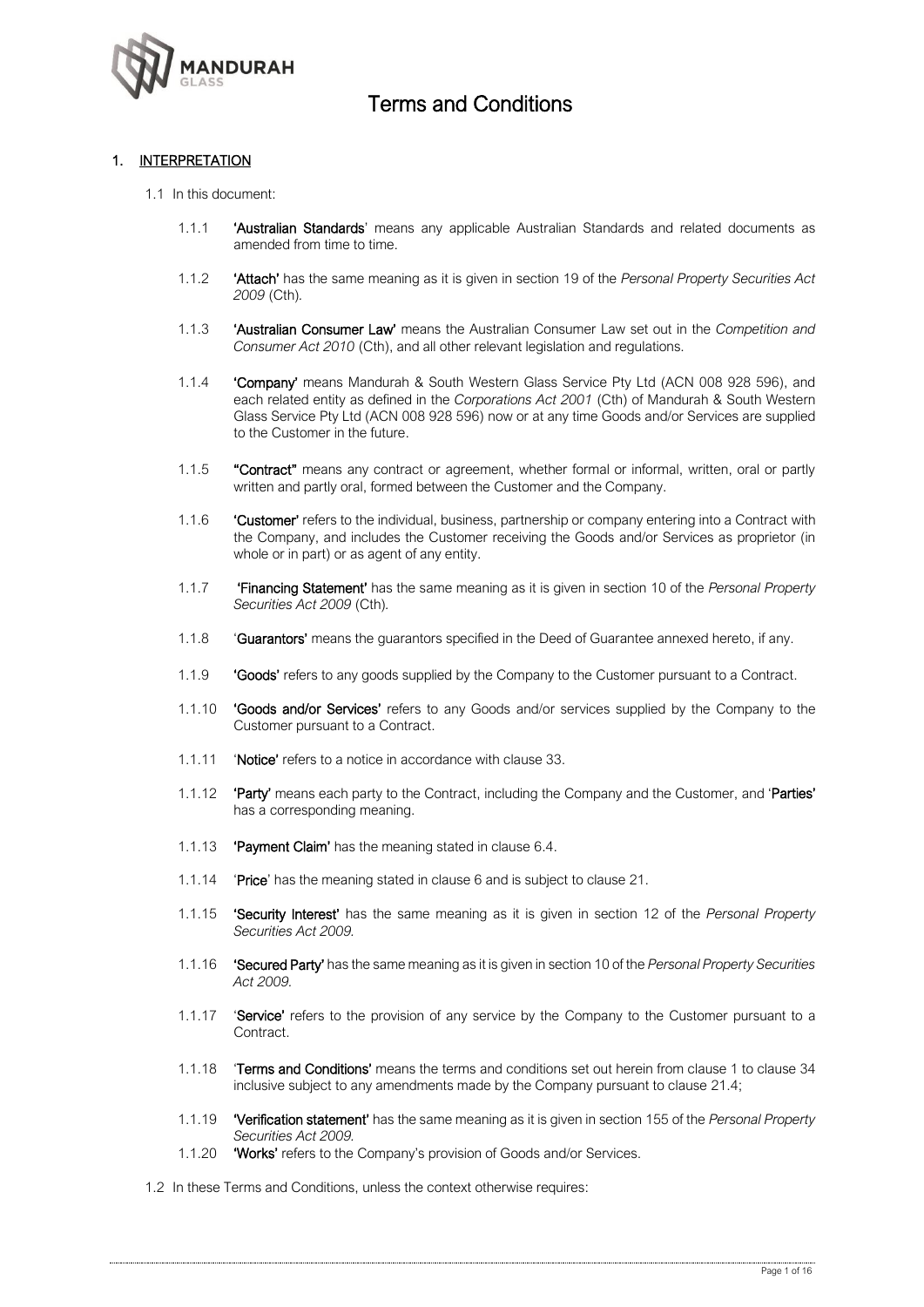

- 1.2.1 the singular includes the plural and vice versa;
- 1.2.2 a reference to an individual or person includes a corporation, partnership, joint venture, association, authority, trust, state or government and vice versa;
- 1.2.3 a reference to any gender includes all genders;
- 1.2.4 a reference to a recital, clause or schedule is to a recital, clause or schedule of or to these Terms and Conditions;
- 1.2.5 a reference to any agreement or document is to that agreement or document (and, where applicable, any of its provisions) as amended, novated, restated or replaced from time to time;
- 1.2.6 a reference to a statute, regulation, proclamation, ordinance or by-law includes all statutes, regulations, proclamations, ordinances or by-laws amending, consolidating or replacing it, and a reference to a statute includes all regulations, proclamations, ordinances and by-laws issued under that statute;
- 1.2.7 a reference to a body, other than a Party to the Contract (including, without limitation, an institute, association or authority), whether statutory or not:
	- 1.2.7.1 which ceases to exist; or
	- 1.2.7.2 whose powers or functions are transferred to another body,

is a reference to the body which replaces it or which substantially succeeds to its powers or functions.

- 1.2.8 If a party comprises two or more persons, the covenants and Contracts on their part bind and shall be observed and performed by them jointly and each of them severally and may be enforced against any one or any two or more of them;
- 1.2.9 reference to a party includes its executors, administrators, successors and permitted assigns;
- 1.2.10 no provision of these Terms and Conditions will be construed adversely to a Party solely on the ground that the Party was responsible for the preparation of these Terms and Conditions or that provision;
- 1.2.11 where an expression is defined, another part of speech or grammatical form of that expression has a corresponding meaning;
- 1.2.12 all references to A\$, \$, dollar, \$, or to currency are references to Australian dollars;
- 1.2.13 "including" and similar expressions are not and must not be treated as words of limitation; and
- 1.2.14 headings are for ease of reference only and do not affect the meaning of these Terms and Conditions.

### 2. APPLICATION

2.1. The Company agrees to provide the Customer with goods and/or services it orders subject to these Terms and Conditions. These Terms and Conditions apply in respect of all Contracts, offers to sell, quotations and other commercial transactions for the supply or goods and/or services by the Company.

### 3. OPERATION

3.1. Any Contract between the Customer and the Company shall be upon these Terms and Conditions and shall be read in conjunction with these Terms and Conditions. These Terms and Conditions shall operate to the exclusion of any terms and conditions to the contrary effect expressed in any of the Company's quotations or other documentation and shall supersede all prior Contracts.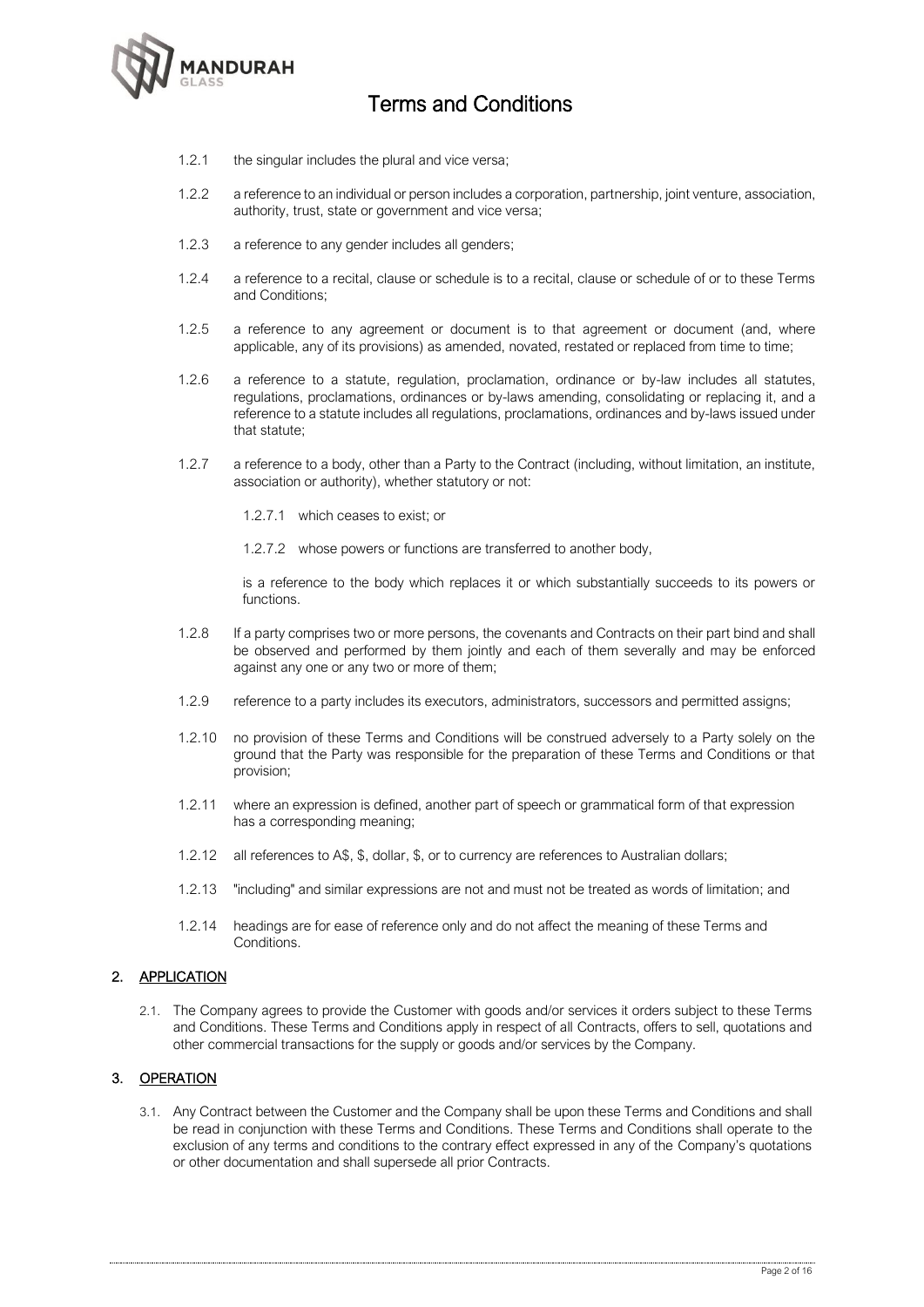

- 3.2. The continued operation of these Terms and Conditions shall not be affected by any repudiation of any Contract or transaction relating to the supply of Goods and/or Services between the Company and the Customer.
- 3.3. The Contract is accepted by the Company on the basis that the Contract constitutes the entire Contract between the Customer and the Company in connection with the supply of Goods and/or Services.

### 4. SUPPLY OF GOODS AND/OR SERVICES

- 4.1. Unless specifically agreed in writing with the Customer, the Company does not make any promises, assurances, guarantees or representations whatsoever that the Goods and/or Services comply with Australian Standards.
- 4.2. Acts and omissions (including, without limitation, in relation to the placement or alteration of the Contract) of the Customer's directors, employees, former directors and/or employees, contractors (except the Company), agents and any other person who purports to act on behalf of the Customer, shall be treated as the Customer's acts and omissions of its directors, employees, former directors and/or employees, contractors (except the Company), agents and any other person who purports to act on behalf of the Customer, even if they act outside their authority.
- 4.3. To the fullest extent permitted by law any prior representations, agreements and arrangements, including representations as to the suitability of the Goods and/or Services, and any descriptions, illustrations and material contained in any advertisement, website, catalogue, price list or brochure are excluded from, and do not form part of, the Contract unless specifically stated in the Contract to the contrary.
- 4.4. All descriptions, specifications, drawings, and particulars of weight and dimensions of the Goods and/or Services are approximate only. Unless the accuracy of such descriptions, specifications, drawings, and particulars of weight and dimensions of the Goods and/or Services has been confirmed in writing by the Company in respect of a particular Contract, the Customer cannot claim against the Company for any deviation in such descriptions, specifications, drawings, or particulars of weight or dimensions.
- 4.5. The Customer acknowledges and agrees:
	- 4.5.1. The nature of the Works is such that there is risk of damage to property and surrounding surfaces, and:
		- a. The Customer shall be solely liable and responsible for repairing any damage that may occur to any property or surrounding surface as a result of the Works; and
		- b. Without prejudice to any other right the Company has under these Terms and Conditions, the Company shall not be liable or responsible for repairing any damage that may occur to any property or surrounding surface as a result of the Works;
	- 4.5.2. Without prejudice to any other right the Company has under these Terms and Conditions, if the Works include repairing or rectification of a fault, the Company shall not be liable if the fault is not repaired or rectified in part or in full as a result of the Works.
	- 4.5.3. If scaffolding and/or craneage is required by the Company to carry out the Works, the Customer shall provide scaffolding and/or craneage at the Customer's cost.

### 5. QUOTATIONS AND TENDERS

- 5.1. Any quotations given do not involve any obligations by the Company.
- 5.2. Tenders and quotes shall lapse without notice after 30 days from their date of dispatch by the Company, unless the Company and the Customer agree otherwise in writing.
- 5.3. Where a quote or tender has been based on critical dimensions supplied by the Customer, once on site, any variance established to those dimensions will mean a hold point and the Company will have the right to exercise the following:
	- 5.3.1. Estimate the difference and process as a variance; or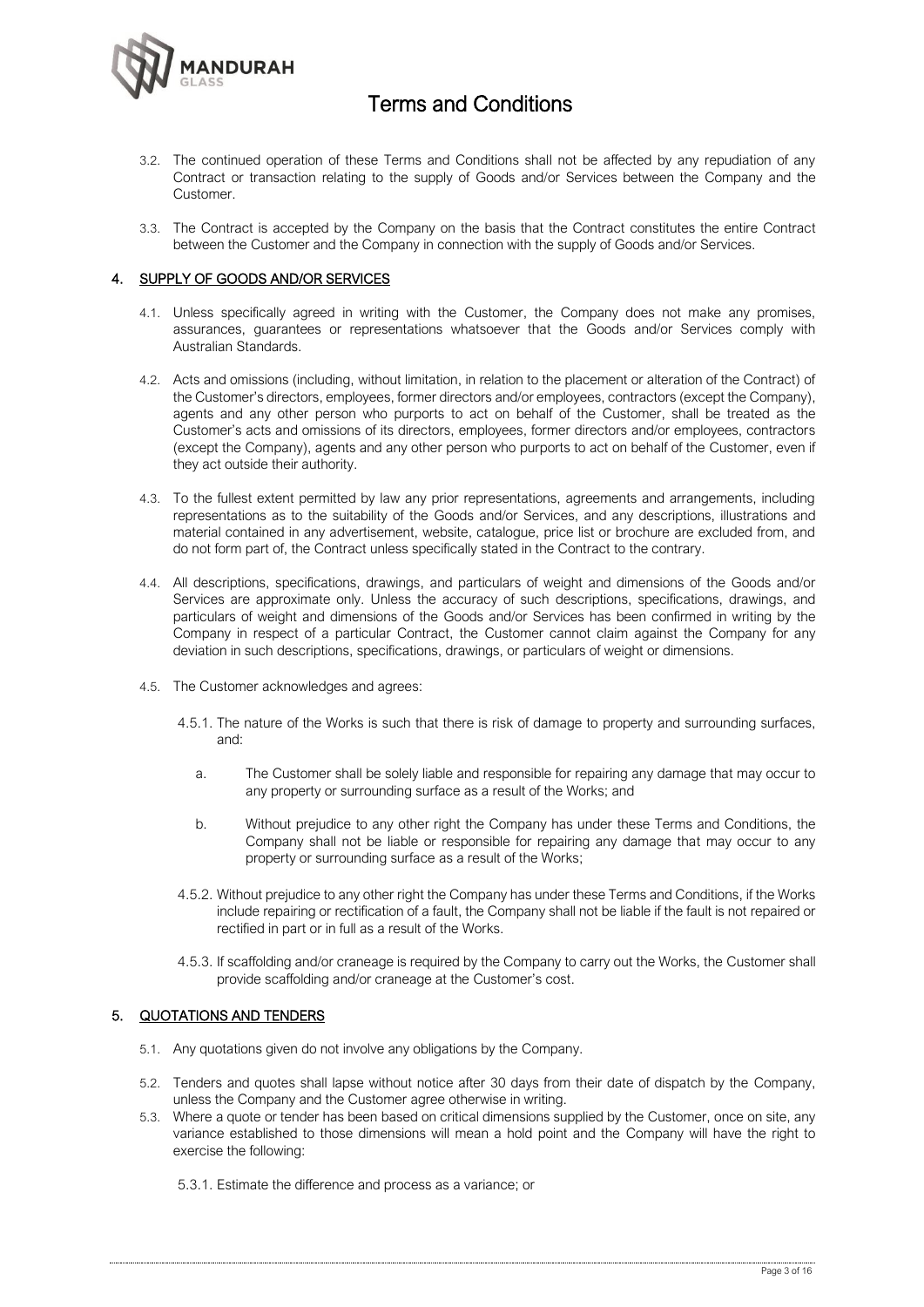

- 5.3.2. Re-estimate the Price and Works for formal acceptance by the Customer prior to restarting the supply of Goods and/or Services.
- 5.4. If the Company has provided the Customer with a quotation, the Customer agrees that:
	- 5.4.1. The Customer has checked that the quantity, sizes and handling of any frames in the quotation are correct, considering all units are shown as viewed from the outside of the building;
	- 5.4.2. The Customer is solely responsible for checking that the details in the quotation are accurate in every aspect before acceptance.

#### 6. PRICE AND PAYMENT

- 6.1. The Customer shall pay to the Company the Price specified on the Company's Quotation, order, or invoice dispatched plus all taxes, credit card fees, freight, handling, delivery and insurance charges by the Company in respect of the Goods and/or Services to be supplied ("the Price").
- 6.2. The Customer agrees to accept and pay the Company the Price for the Goods and/or Services in accordance with these Terms and Conditions and the Contract.
- 6.3. Time of payment is of the essence of the Contract.
- 6.4. At any time after the Company has performed any of its obligations under the Contract, the Company may, at its discretion, make a claim for a progress payment from the Customer ("a Payment Claim"). A Payment Claim shall:
	- a. be in writing, addressed to the Customer, and state the Company's name;
	- b. state the amount claimed by the Company and when that amount is due to be paid by the Customer;
	- c. describe the Works that the Company has performed to which the claim relates;
	- d. be given to the Customer.
- 6.5. Any Payment Claim does not prevent the Company from making any other claim for moneys payable to the Company under or in connection with the Contract.
- 6.6. Any progress payment or payment of a Payment Claim is on account only and the Customer has no right of set off.
- 6.7. As a condition precedent to future supplies under the Contract pursuant to which the payments are due or under any other Contract, the Customer agrees that it shall pay the Price to the Company without deduction in the following manner:
	- 6.7.1. The Customer shall pay 20% of the Price and provide the Company's Quotation, order, or invoice signed by the Customer to the Company before the Company processes the Customer's order;
	- 6.7.2. The Customer shall make payment on or before the due date(s) as stated on the Company's Quotation, Payment Claim, order or invoice;
	- 6.7.3. Where there is no due date notified by the Company to the Customer or stated on a Company's Quotation, Payment Claim, order or invoice in any event, the Customer shall pay the Company within 30 days of the Company claiming a payment from the Customer;
	- 6.7.4. The Customer shall pay the Company the unpaid balance of the Price immediately upon the Company notifying the Customer that the Works are completed.
- 6.8. The Customer's liability to pay any money under the Contract to the Company must not and is not contingent, whether directly or indirectly, on the Customer being paid money by any other person whatsoever.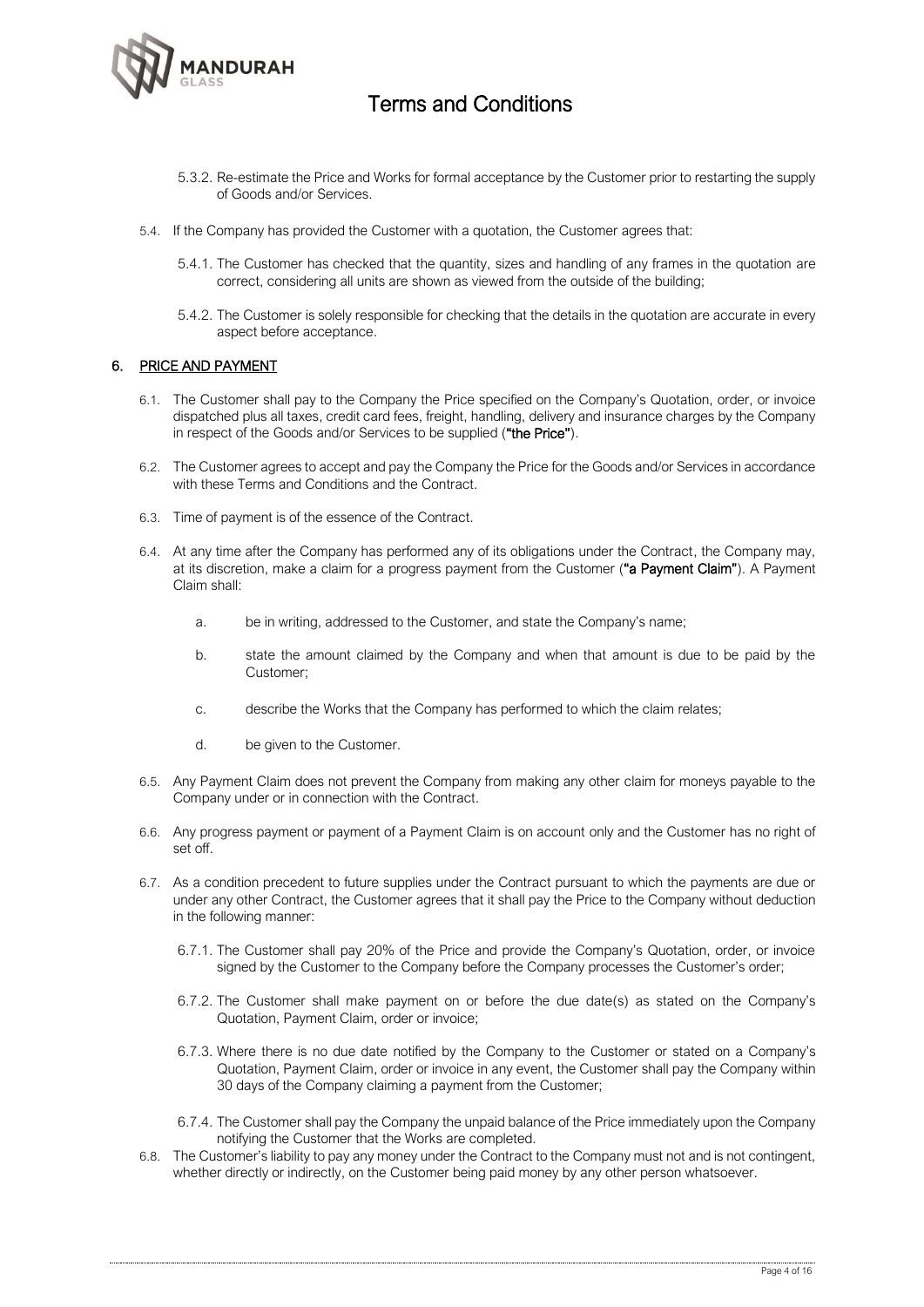

- 6.9. Payments received by the Company from the Customer shall be applied, firstly in reduction of any interest payable pursuant to clause 7.2 herein and secondly, in reduction of all other monies owed by the Customer to the Company until such time as all monies owed to the Company have been paid in full.
- 6.10. If any payment made by, or on behalf of, the Customer to the Company shall subsequently be avoided by law or recovered by a liquidator or trustee in bankruptcy such payment shall be deemed not to have discharged the Customer's liability and in such event the Company and the Customer shall be restored to the position in which each would have been had the payment not been avoided. The Guarantors agree to be liable to the Company for the payment so avoided.
- 6.11. If the Works include pressings, the Customer agrees that:
	- 6.11.1. the Customer must pay 95% of the Price to the Company and the main work must be complete in the Company's sole discretion, before the pressings are ordered; and
	- 6.11.2. the Customer must pay the outstanding balance of the Price to the Company on the day that the Company installs the pressings.
- 6.12. The cost of the Works in any quotation provided by the Company is based upon one site visit for measurements and one site visit to fix. The Company is entitled to, and the Customer shall pay, additional costs incurred by the Company if additional site visits are required or desirable.

### 7. COSTS RECOVERABLE

- 7.1. Should the Customer default in the payment of any monies due under the Contract, then all monies due to the Company shall immediately become due and payable and shall be paid by the Customer within 7 days of the date of demand.
- 7.2. The Company shall be entitled to charge the Customer interest calculated at 12% per annum, on the balance of all overdue accounts and invoices from the date of due payment until the date of actual payment.
- 7.3. Any expenses, costs or disbursements, including debt collection agency fees, commission and any fees paid to the Company's solicitors (on an indemnity basis), incurred by the Company in recovering any outstanding monies shall be paid by the Customer on an indemnity basis.
- 7.4. Where the Customer is a company, the company's Directors personally guarantee the payment of all costs and expenses owing to the Company by the Customer.

### 8. DELIVERY

- 8.1. In consideration of payment of the Price by the Customer, the Company may arrange delivery of Goods and/or Services to the Customer's nominated location in accordance with the Contract.
- 8.2. Delivery times quoted by the Company are estimates only and the Company may extend delivery times.
- 8.3. The Company may make part delivery of any Goods and/or Services ordered by the Customer and any Goods and/or Services so delivered shall be deemed to have been delivered pursuant to a Contract for the quantity of Goods and/or Services so delivered.
- 8.4. Delivery is deemed to take place at the time the Customer or a carrier, whether engaged by the Company or the Customer, takes possession of the Goods and/or Services, or, within 7 days of notification by the Company to the Customer that the Goods and/or Services are available, whichever first occurs.
- 8.5. The Goods and/or Services supplied by the Company to, or at the request of, the Customer shall be at the Customer's risk immediately upon delivery to the Customer or into the Customer's custody, whichever is sooner. Upon risk in the goods supplied by the Company passing to the Customer, the Customer shall insure the Goods and/or Services for their full insurable value against loss or damage by fire, theft, accident and other such risks.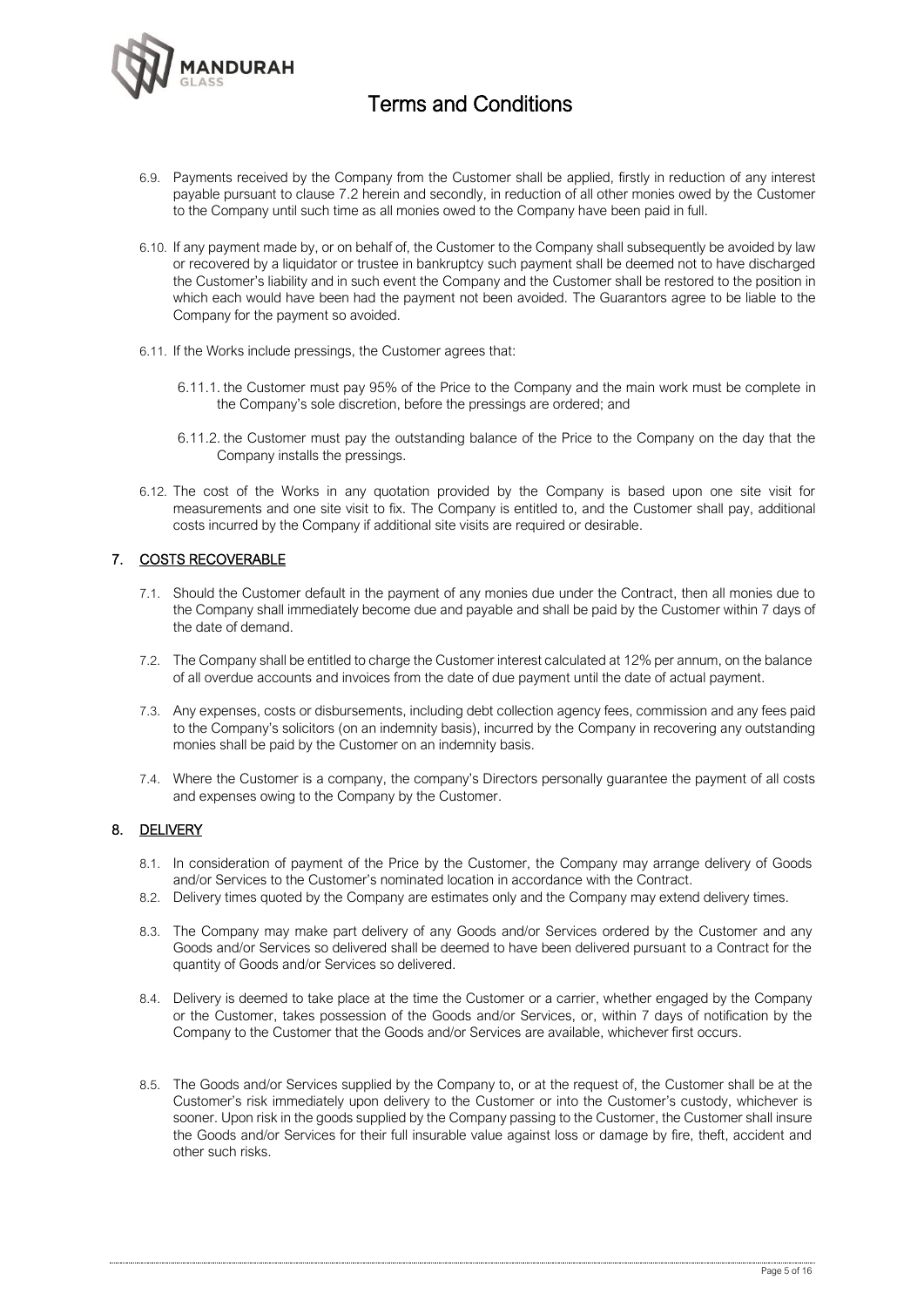

### 9. RETENTION OF TITLE

- 9.1. Prior to full payment of the Price and all other sums owing by the Customer to the Company in relation to the supply of Goods and/or Services, the Customer shall have no right to sell or dispose of any or all of the Goods and/or Services.
- 9.2. The parties agree that the title of any Goods and/or Services supplied by the Company shall not pass to the Customer until payment of the Price for those items and any associated labour has been received in full by the Company.
- 9.3. Where any part of the Price for Goods and/or Services supplied by the Company remains owing, the following provisions apply:
	- 9.3.1. the Company shall retain legal title to all Goods and/or Services supplied and not yet used or resold in the ordinary course of business;
	- 9.3.2. the Customer must store the Goods in such a manner as to show clearly that they are the property of the Company;
	- 9.3.3. the Customer shall be at liberty to sell the Goods in the ordinary course of business, but only as a fiduciary agent for the Company and the Customer shall account to the Company for all proceeds from any sale;
	- 9.3.4. If such Goods and/or Services are used in some manufacturing process, construction process, or other process by the Customer or some third party, even with loss of identity, the legal title to the resultant goods shall vest in the Company. The proceeds of the sale of the Goods and/or Services or resultant goods shall be received by the Customer as agent of the Company and such proceeds are to be kept in a separate account or are to be accounted for on demand;
	- 9.3.5. The Customer appoints the Company as their attorney to collect payment from any third party for goods supplied, in whole or in part, by the Company.
- 9.4. Prior to payment being received in full by the Company for Goods and/or Services, the Customer will take custody of the Goods and/or Services and retain them as the fiduciary agent and bailee of the Company.
- 9.5. The Customer agrees to indemnify the Company against any claim, action, damage, loss, liability, cost, charge, expense, outgoing or payment which the Company suffers, incurs or is liable to pay in respect of the Company's exercise of its rights under this clause 9.
- 9.6. The Customer acknowledges and agrees that all rights in all copyright, designs, patents and trademarks existing in relation to the Goods and/or Services are reserved to the owner of those rights.

### 10. DATE OF WORKS

- 10.1. The Company will complete the Works by the date or dates specified by the Customer, but will not, unless agreed in writing, be held responsible for any loss or damage of any kind if Works are not completed by the agreed date or dates.
- 10.2. The Customer acknowledges that any variation to the Works or any delay in payment may affect the anticipated completion date.

#### 11. DELAYS AND EXTENSION OF TIME

- 11.1. Should the progress of the Works be delayed by any of the following causes or conditions resulting therefrom:
	- 11.1.1.The Company not having uninhibited access to carry out the Works pursuant to clause 18.10;
	- 11.1.2.On account of variations or extras;
	- 11.1.3.By a suspension of the Works under clause 12;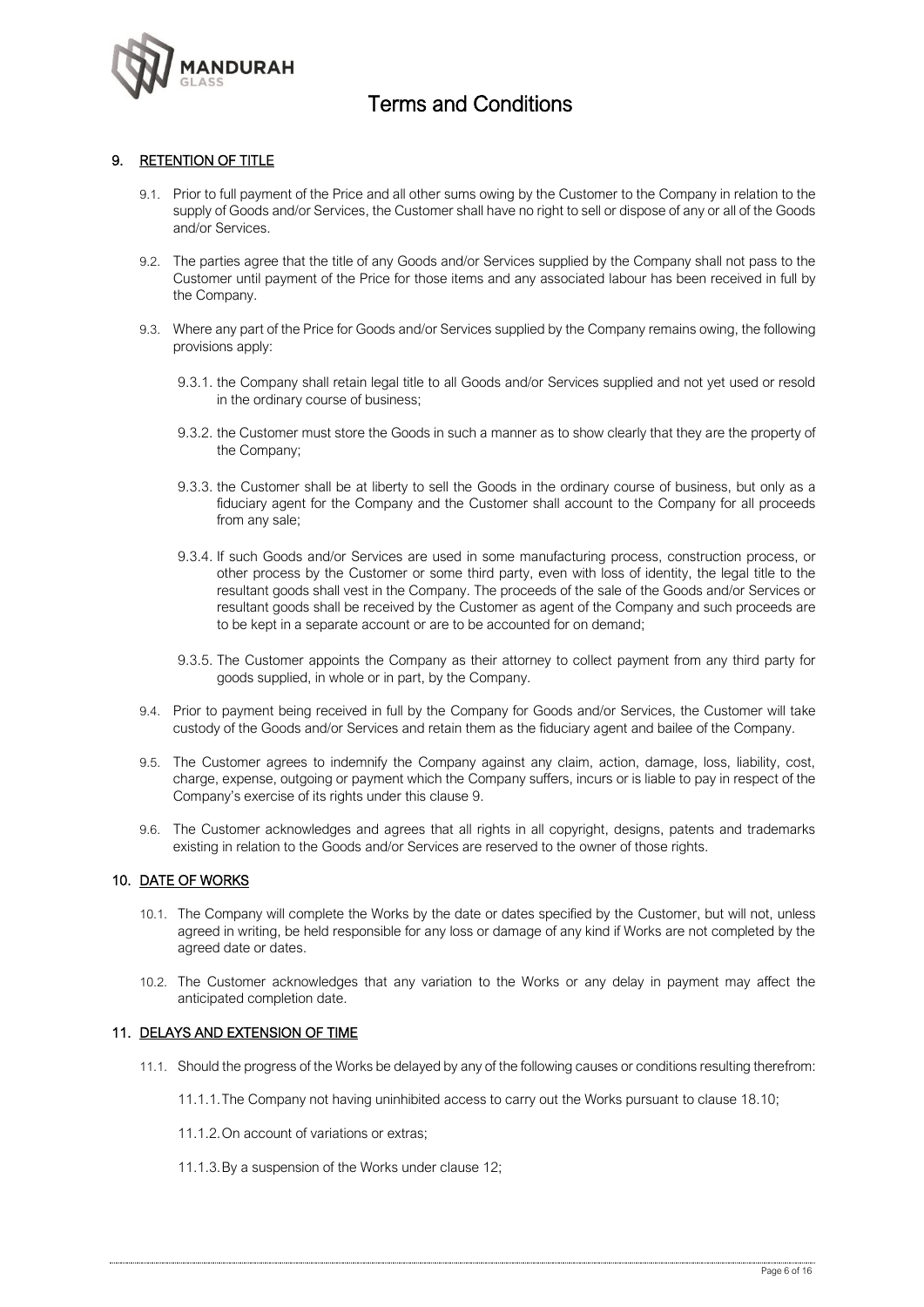

- 11.1.4.By inclement weather or conditions resulting from inclement weather;
- 11.1.5.In consequence of proceedings taken or threatened by, or disputes with, adjoining or neighbouring owners or residents;
- 11.1.6.By reason of any civil commotion, or combination of workmen or strikes or lockouts affecting the Works or affecting the manufacture or supply of materials for the Works;
- 11.1.7.Any act, default or omission on the part of the Customer;
- 11.1.8.Delay on the part of any local or other authority in granting or issuing any necessary consent or approval;
- 11.1.9.By any other matter, cause or thing whatsoever beyond the control of the Company including unavailability of labour or materials;

then in any such case, the Company shall be entitled to a fair and reasonable extension of time in which to complete the Works without notice to the Customer.

- 11.2. When the Customer becomes aware of any matters that are likely to result in a delay to the Works, the Customer is to notify the Company in writing of the nature and estimated extent of the delay.
- 11.3. Upon receipt of the Customer's notice above, the Company will notify the Customer of the estimated impact of the delay on:
	- 11.3.1.The time for completion of the Works; and
	- 11.3.2.The estimated extra costs associated with the delay.
- 11.4. The Customer shall pay for the Company's extra costs necessarily incurred by reason of any delay or extension of time.

### 12. SUSPENSION OF WORKS

- 12.1. Should the Customer default by failing to pay the Price, pay any part of the Price, pay any money due and owing, or by committing any other breach of a Contract:
	- 12.1.1. the Company may, without prejudice to the Company's right terminate the contract, give a notice to the Customer stating it intends to suspend the Works in 7 days unless the Customer remedies its default within 7 days ("Notice of Intention to Suspend");
	- 12.1.2. If the Customer's default continues for 7 days after the Company gives its Notice of Intention to Suspend, then the Company may suspend the Works. If the Company suspends the Works it shall promptly give Notice of such suspension in writing to the Customer ("Suspension Notice");
	- 12.1.3. The Company shall lift the suspension within 14 days of the Customer remedying the default specified in the Notice of Intention to Suspend, and the time in which to bring the Works to completion shall be extended by the period equivalent to the number of days which the Works were suspended and any consequential delays.
- 12.2. The Company shall be entitled to be paid reasonable costs arising from any suspension of the Works plus an administration fee.

#### 13. FORCE MAJEURE

13.1. The Company will not be liable for any breach of the Contract due to any matter or thing beyond the Company's control. Furthermore, the Company is excused from performing any term, covenant or condition required by the Contract during the time and to the extent that performance is prevented when such performance is prevented wholly or in part by circumstances beyond the Company's control.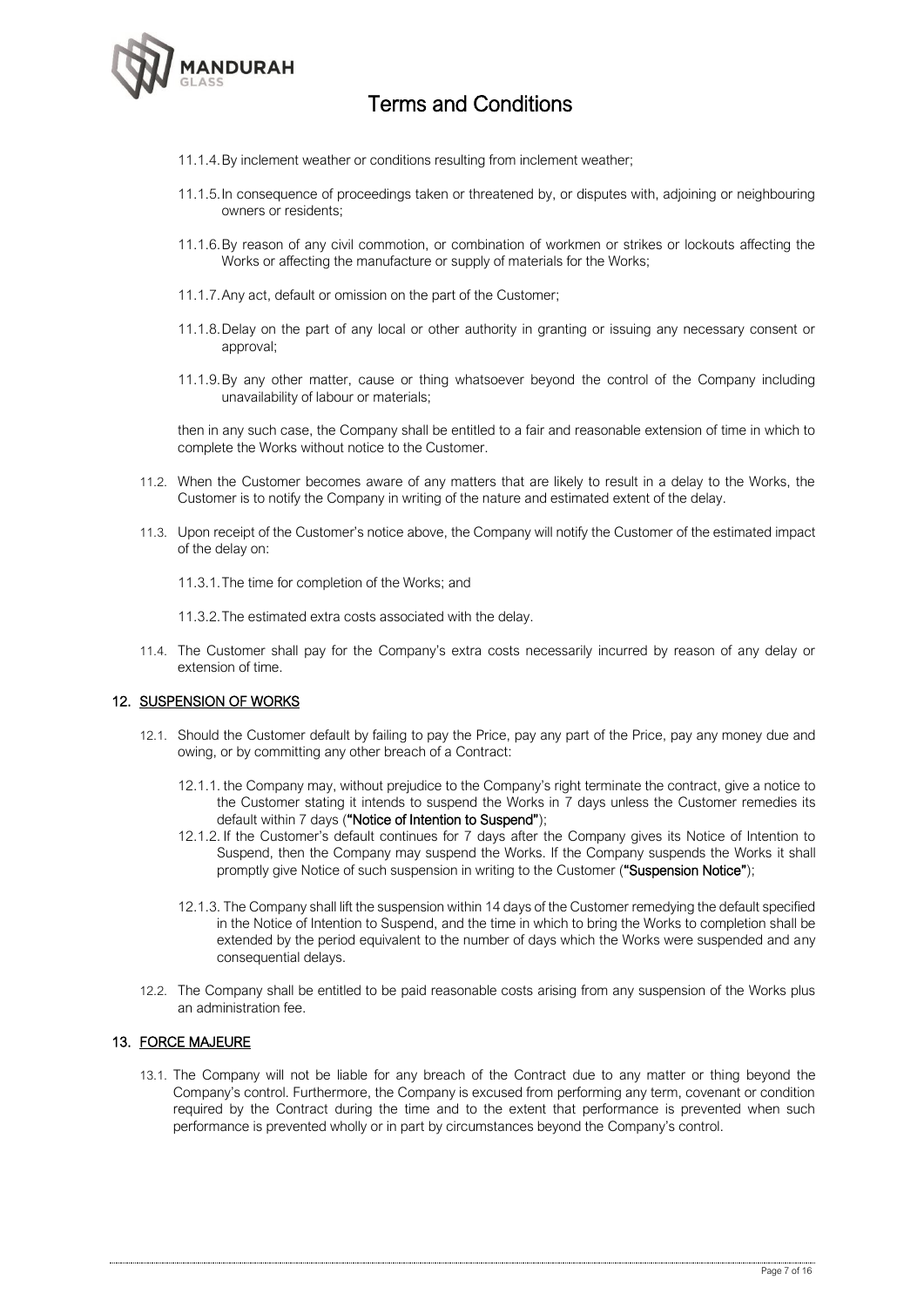

### 14. SECURITY

- 14.1. The Customer hereby charges and mortgages in favour of the Company to secure the repayment of any debt and any monies which may become owed by the Customer to the Company hereunder and under any Contract all of the Customer's present and future estate and interest in all real property and personal property.
- 14.2. The Customer hereby acknowledges that these Terms and Conditions constitute a security agreement for the purposes of section 20 of the Personal Property Securities Act 2009 ("the PPSA").
- 14.3. The Customer will not (except with the written consent of the Company) allow to be, or be liable to become, attached in favour of any person or Company a Security Interest or Transitional Security Interest in any goods owned by the Company.
- 14.4. The Company may register these Terms and Conditions together with the Contract as a Security Interest on the Personal Property Securities Register ("the PPSR") which will constitute a Security Interest in:
	- 14.4.1. All goods previously supplied by the Company;
	- 14.4.2. All goods that will be supplied in the future by the Company.
- 14.5. The Customer agrees to grant a Purchase Money Security Interest in the goods which will continue to apply to any goods coming into existence or proceeds of sale of goods coming into existence.
- 14.6. The Company will continue to hold a Security Interest in the goods in accordance with and subject to the PPSA, notwithstanding that the goods may be processed, commingled or become an accession with other goods.
- 14.7. The Customer undertakes to:
	- 14.7.1. Promptly sign any documents and/or provide all necessary information requested by the Company to lodge a Financing Statement with respect to the registration of any Security Interest or correct a defect in any Financing Statement or Verification Statement;
	- 14.7.2. Not register or permit to be registered a Financing Change Statement as defined in section 10 of the PPSA or make a demand to alter the Financing Change Statement pursuant to section 178 of the PPSA in respect of the goods without the prior written consent of the Company;
	- 14.7.3. Provide the Company with not less than 14 days prior written notice of any proposed change in the Customer's name, address, contact numbers, business practice or other such change in the Customer's details registered on the PPSR; and
	- 14.7.4. Indemnify and upon demand reimburse the Company for all expenses incurred in registering and maintaining a Financing Statement or Financing Change Statement on the PPSR or releasing any Security Interests and/or enforcing or attempting to enforce the Security Interest created by these Terms and Conditions and the Contract.
- 14.8. The Customer waives the right to receive a verification statement or financial change statement relating to any Security Interest registered by the Company.
- 14.9. The Parties agree that the Company and the Customer contract out of, and nothing in the provisions of, sections 95, 96, 117, 118, 121(4), 130, 132(3)(d), 132(4), 135, 142 and 143 of the PPSA shall apply to any Contract or these Terms and Conditions;
- 14.10. The Company may exercise any and all remedies afforded to it as a Secured Party under Chapter 4 of the PPSA including, without limitation, entry into any building or premises owned, occupied or used by the Customer, to search for and seize, dispose of or refrain those goods in respect to which the Customer has granted a Security Interest to the Company.
- 14.11. The Customer hereby agrees not to request the information referred to below or authorise the disclosure of such information without the prior written consent of the Company:
	- 14.11.1. Copies of security agreements;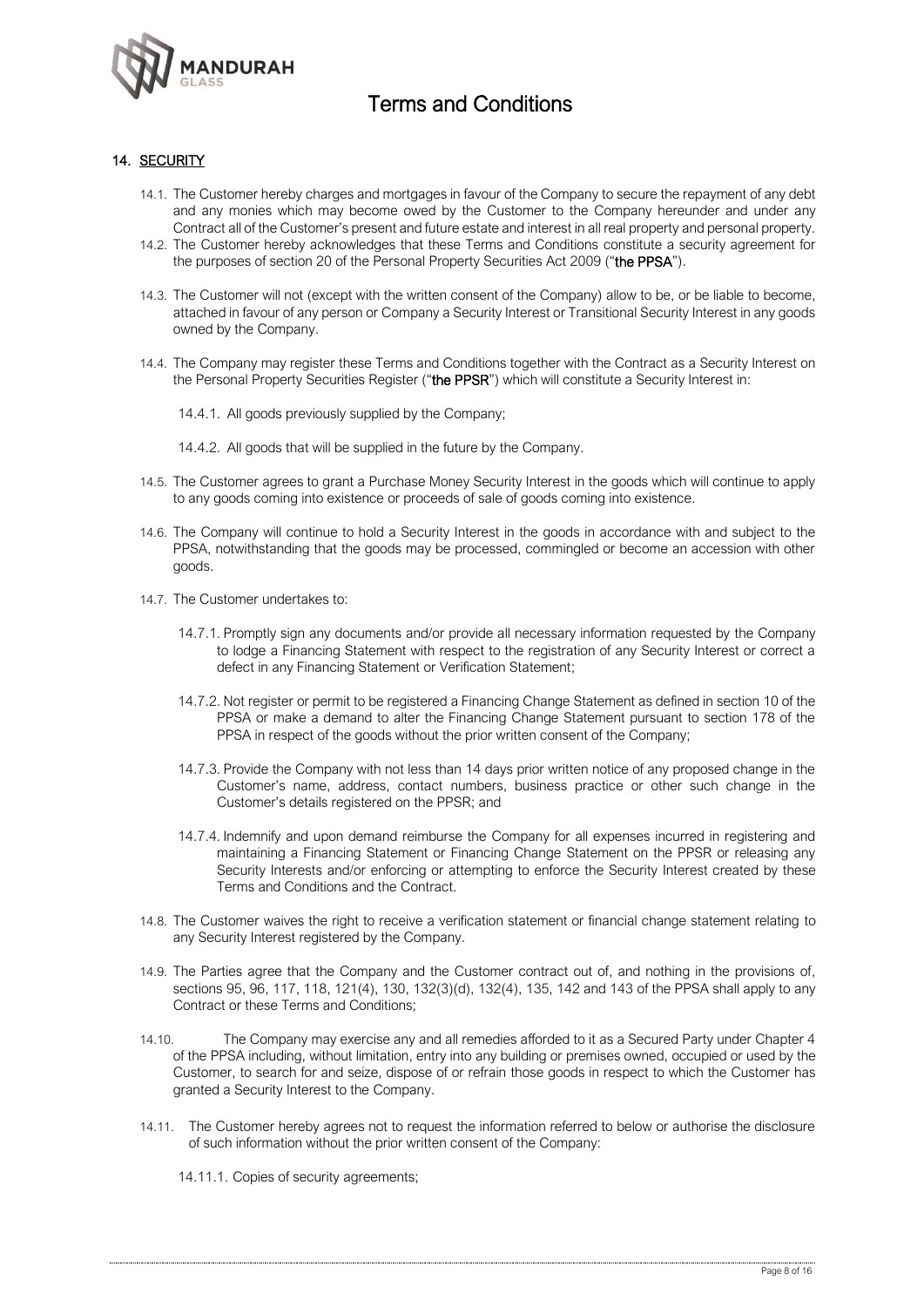

- 14.11.2. Statements setting out details of amounts secured, obligations secured, terms of payment or performance of obligation;
- 14.11.3. Approvals or corrections of specified personal property indicating which items of personal property have security interests; and/or
- 14.11.4. Approvals or corrections of amounts secured, obligations secure, terms of payment or performance of obligation.

#### 15. LIABILITY FOR ADVICE

- 15.1. The Company is only liable for expert advice which is:
	- 15.1.1. Within the scope of the Contract;
	- 15.1.2. In writing; and
	- 15.1.3.Accompanied by a written confirmation stating that the Company is qualified to give the advice.
- 15.2. The Customer acknowledges that the Company is not able to provide expert advice outside the scope of a Contract.
- 15.3. The Company is not liable for any technical advice or assistance given in good faith, but which it is not contractually bound to provide and which does not fit the criteria set out in clause 15.1.

#### 16. LIABILITY FOR GOODS MANUFACTURED BY THIRD PARTIES

- 16.1. The Customer acknowledges that the Company is not liable for any defects attributable to the manufacture of any Goods that are manufactured by third parties and supplied by the Company.
- 16.2. The Customer shall be entitled to any benefit of any manufacturer's warranty in respect of such Goods. Warranty of all Goods sold is strictly limited to the manufacturer's warranty.
- 16.3. The Company accepts no responsibility for any manufacturer's warranty or claim arising from the use of the Goods, whether singularly or in combination with other Goods.
- 16.4. This clause 16 survives the termination or natural expiration of any Contract.

#### 17. NO LIABILITY FOR SERVICES PROVIDED BY THIRD PARTIES

- 17.1. The Customer acknowledges that the Company is not liable for any damage or defects attributable to the provision of Services by a third party.
- 17.2. The Company accepts no responsibility for any third party's warranty or claim.
- 17.3. This clause 17 survives the termination or natural expiration of any Contract.

#### 18. DEFECTS AND WARRANTIES

- 18.1. Within 7 days of the Company's delivery of Goods or Services, the Customer must inspect the Goods or Services and provide notice of any alleged defects in the Goods and/or Services to the Company in writing.
- 18.2. The Company shall not be responsible or liable for any alleged defect in the Works unless it is reported in accordance with clause 18.1.
- 18.3. The Customer must allow a representative of the Company (including a third party engaged by the Company) the rights to inspect any alleged defect reported in accordance with clause 18.1.
- 18.4. If the inspection under clause 18.3 reveals that the alleged defect was not caused by any act or omission of the Company, then the Customer must pay all costs of the Company incurred in connection with the inspection.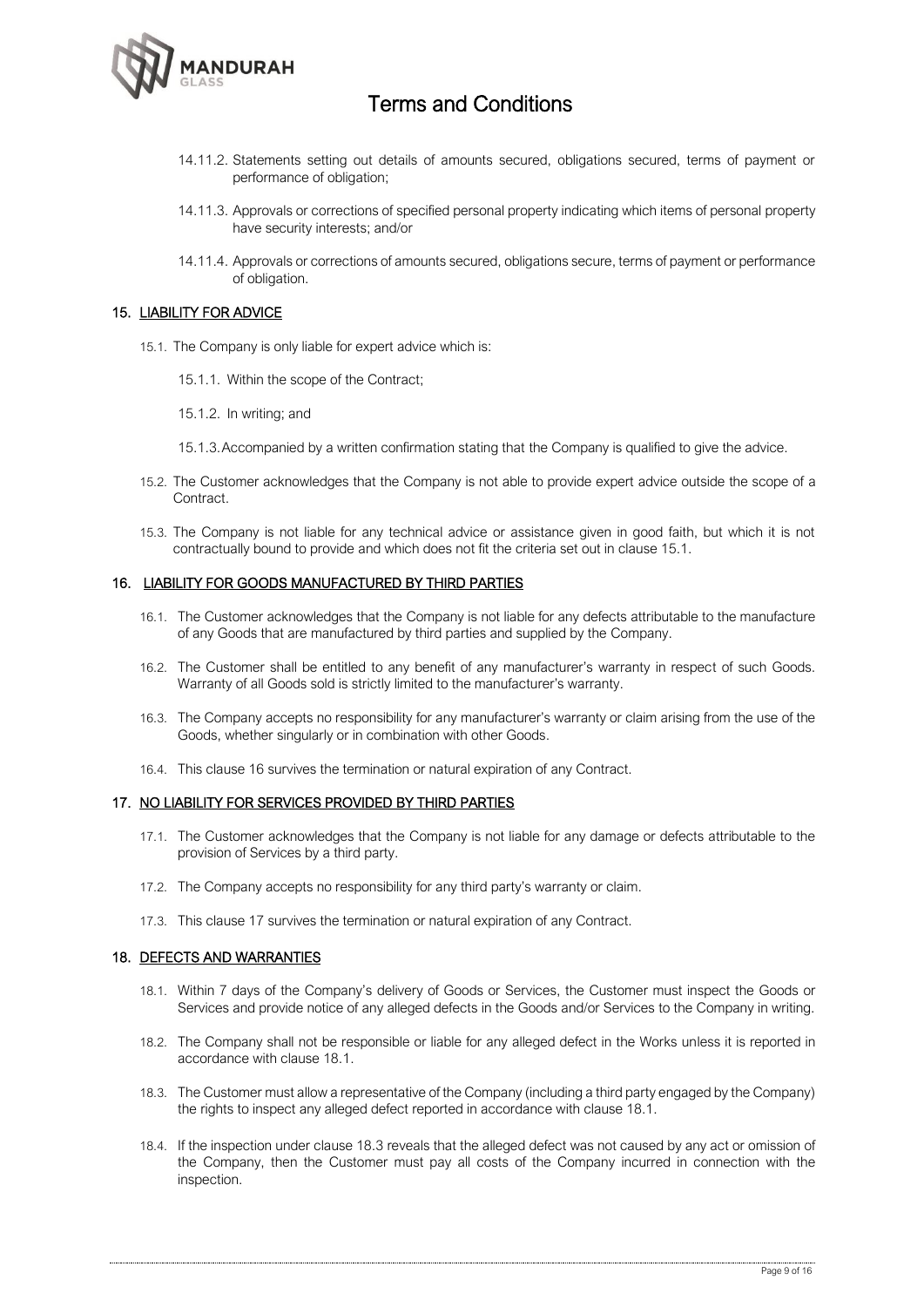

- 18.5. Duration of life after installation is not covered by any guarantee or warranty.
- 18.6. This clause 18 survives the termination or natural expiration of any Contract.
- 18.7. Except as provided in these Terms and Conditions, all express and implied warranties, guaranties and conditions under statute or general law as to merchantability, description, quality, suitability or fitness of the Goods and/or Services for any purpose or as to design, assembly, installation, material or workmanship or otherwise are expressly excluded.
- 18.8. The Company is not liable for physical or financial injury, loss or damage or for consequential loss or damage of any kind arising out of:
	- 18.8.1. the supply, layout, assembly, installation or operation of the Goods and/or Services;

18.8.2. the Company's negligence or in any way whatsoever; or

- 18.8.3. the acts or omissions of any third party whatsoever.
- 18.9. The Customer acknowledges and agrees that where the Works involve Goods that are custom made by the Company or its subcontractors, the Goods and/or Services may not be fit for purpose or may not work exactly as the Customer expects, due to the customisations made or factors beyond the Company's control.
- 18.10. If the Works or any part of the Works are to be carried out on or in relation to land or premises specified in the Company's Quotation, order, or invoice ("the Site"), the Customer warrants, acknowledges and agrees that:
	- 18.10.1. The Customer is entitled to build upon the Site;
	- 18.10.2. The Site is not subject to any encumbrances or easements save for any encumbrances or easements the Customer gives notice to the Company of prior to entering into the Contract;
	- 18.10.3. The Company shall have uninhibited access to the Site for the purposes of carrying out the Works;
	- 18.10.4. The Site will support the Works.

### 19. NO WARRANTY

- 19.1. The Company makes no express warranties to the Customer, except those expressly set out in the Contract and these Terms and Conditions.
- 19.2. The Company will not be liable in any circumstances for any loss or damage whatsoever allegedly incurred and arising out of any:
	- 19.2.1.Conditions, warranties, and terms implied by statute or general law or custom except any implied condition or warranty the exclusion of which would contravene any statute or cause this clause to be void ("Non-Excludable Condition");
	- 19.2.2.Alleged liability to the Customer in contract for consequential or indirect damages arising out of or in connection with the Works or the Contract, even if the Company knew they were possible or they were otherwise unforeseeable, including, without limitation: a.lost profits and damages suffered as a result of claims by a third party;
		- b. glass breakage, cracking, thermal cracking or spontaneous breakage following installation by the Company;
		- c. damage to Goods caused by cleaning agents.
	- 19.2.3.Claims by the Customer in negligence for acts or omissions of the Company or its employees, Agents, or contractors arising out of or in connection with the Contract;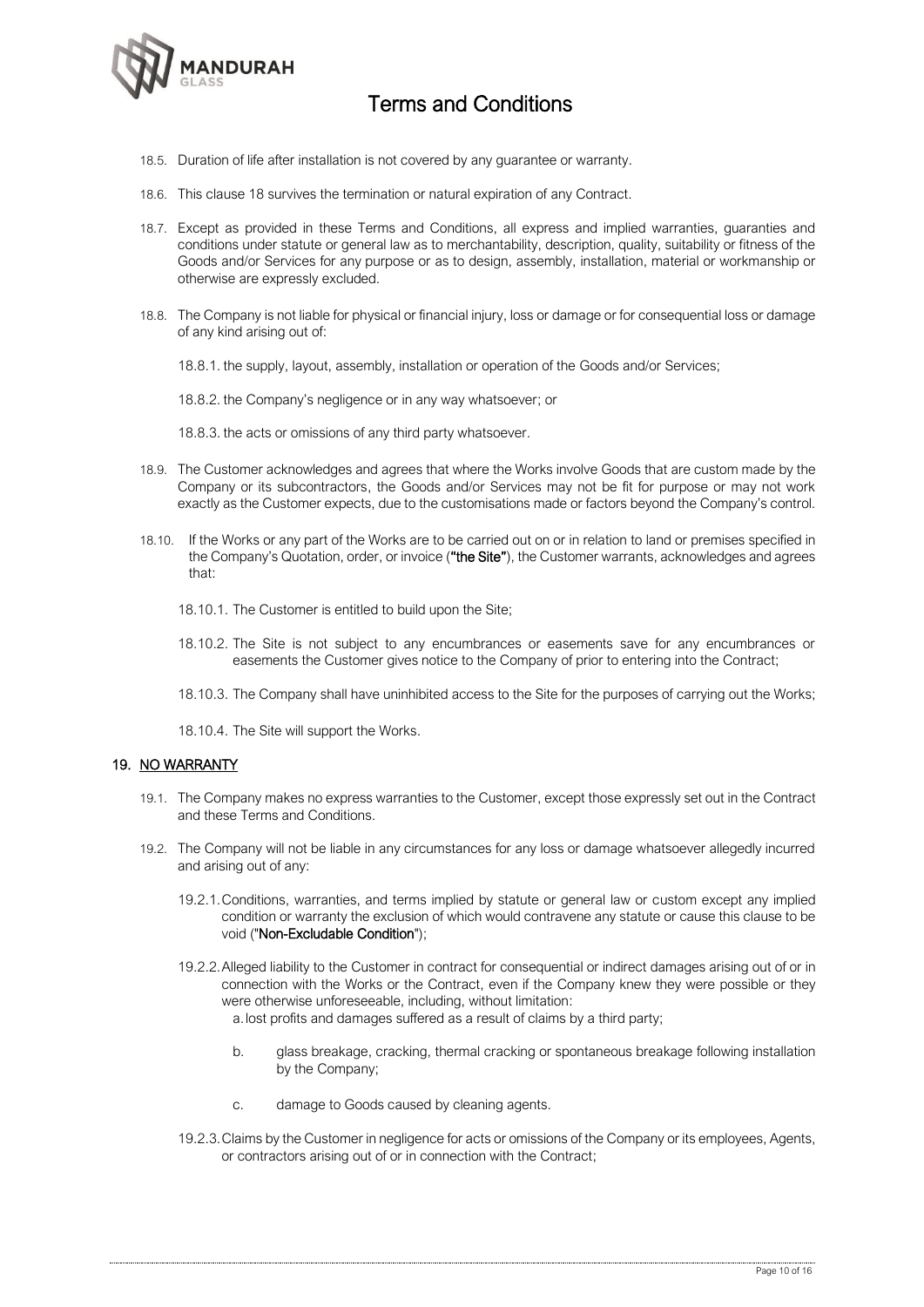

- 19.3. The Company's liability for breach of any express provision of these Terms and Conditions or any Non Excludable Condition (except a Non Excludable Condition referred to above or one implied by section 64 of the Australian Consumer Law) is limited at the Company's option to one of supplying, replacing or repairing the Goods and/or Services in respect of which the breach occurred.
- 19.4. This clause 19 survives the termination or natural expiration of any Contract.

### 20. LIABILITY AND INDEMNITY

- 20.1. The Company shall not be liable to the other party in contract, tort, warranty, strict liability, or any other legal theory for any indirect, consequential, incidental, punitive or exemplary damages, or for any claim for loss of profits and the Customer agrees that the Company may plead these Terms and Conditions as a bar to any such claims whether they arise at law, in equity, under any statute, regulation, or other legislative instrument, or under any contract, deed, or any other instrument made or approved under any law.
- 20.2. The Customer hereby releases and indemnifies and agrees to keep the Company indemnified from any and all costs (including all legal fees and costs) and any other legal or other expenses incurred by it in investigating or defending any action or threatened actions on an indemnity basis), damages, liabilities, penalties, fines, expenses or losses including indirect, incidental, consequential, punitive or exemplary loss or damage (including but not limited to loss of profit), whether resulting from breach of contract, tort, warranty, strict liability, statute or any other legal theory or otherwise that the Company may incur in relation to the Customer or any third party, including where the cost, damage, liability, penalty, fine, expense or loss is caused by or contributed to by the Company in any way or for any reason whatsoever.
- 20.3. The Customer is liable for all costs and disbursements incurred by the Company or its appointed agents on an indemnity basis in recovering payment of any outstanding monies or enforcing its rights under the Contract, including, but not limited to all legal fees and costs and any other legal or other expenses incurred by it in investigating or defending any action or threatened actions.
- 20.4. This clause 20 survives the termination or natural expiration of any Contract.

### 21. VARIATIONS AND EXTRAS

- 21.1. Any variation to the Works or the Contract must be in agreed to via the exchange of emails between a representative of the Company and the Customer, confirming the:
	- 21.1.1. precise scope of the variation; and
	- 21.1.2. the amount or means of calculating the amount that the Customer is to pay the Company for the variation; and
	- 21.1.3. any change to the Price as a result of the variation.

The Customer agrees that the Company may revise and amend the Price of the Works and charge an administration fee to the Customer, if there are any such variations.

- 21.2. Any variation made after the Contract is entered in to will incur an administration fee to be charged by the Company in addition to the costs of the variation separately charged.
- 21.3. Where variation to the Works or the Contract is necessary:
	- 21.3.1. To comply with any written direction lawfully given by a person acting under a written law; or
	- 21.3.2. By virtue of circumstances that could not reasonably have been foreseen by the Company at the time when the Contract was entered into,

the Company shall be entitled to payment for such variation provided that before carrying out the Works in relation to the variation, the Company gives to the Customer a statement setting out the reason for, and the cost to be incurred on account of the variation, together with a copy of any written direction referred to in clause 21.3.1.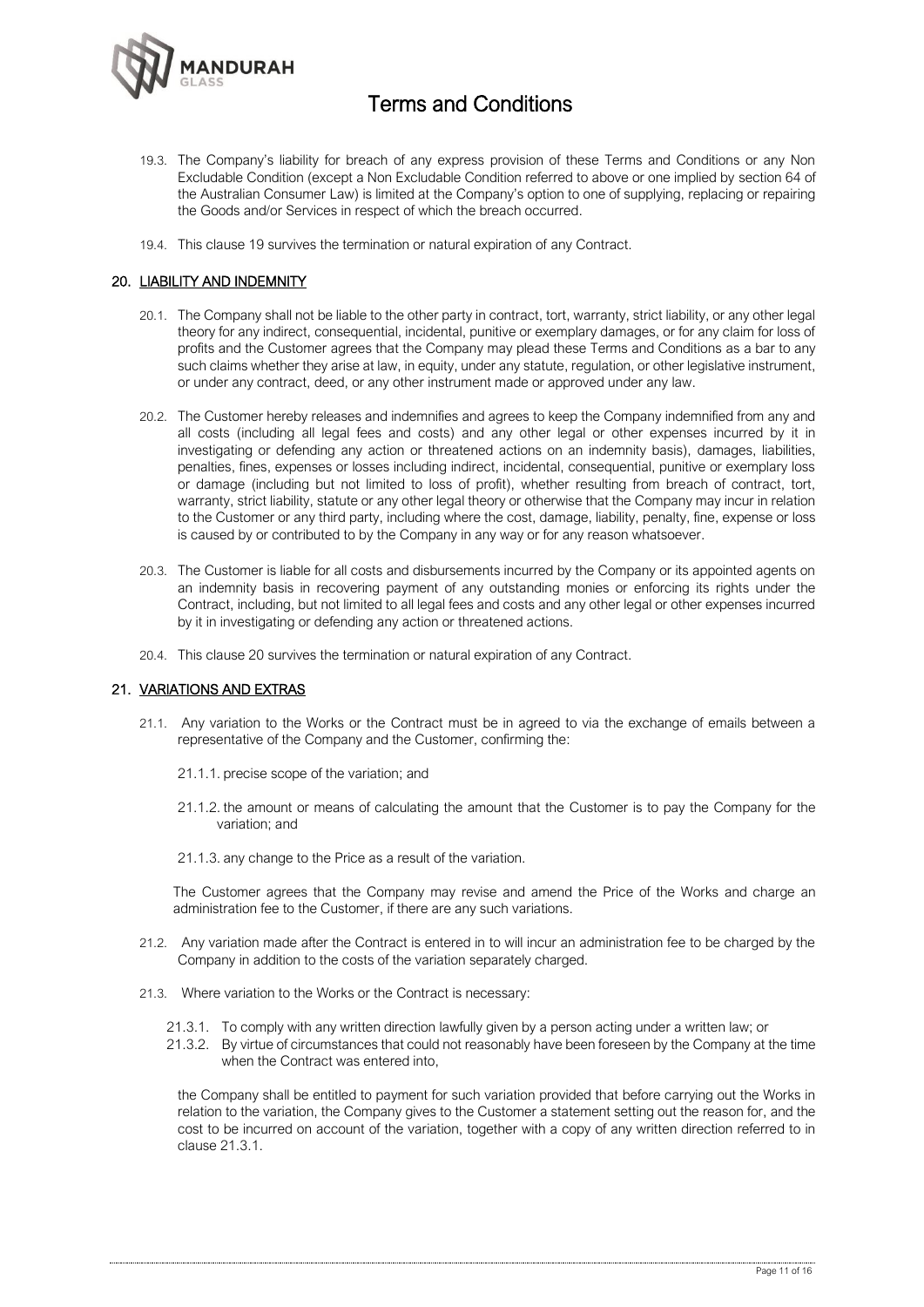

21.4. From time to time, the Company may review and amend these Terms and Conditions and the Customer shall be bound by any variation which shall apply to the supply of any Goods and/or Services following the effective date of the variation.

### 22. PHOTOS

22.1. The Customer authorises the Company to take photos of any Goods and/or Services and at any property that is the subject of a Contract and irrevocably grants the Company a royalty-free license to use those photos for any purpose whatsoever.

### 23. TERMINATION

- 23.1. Any request by the Customer to cancel an order must be made in writing. The Company may, at its discretion, accept or reject the request and specify any terms and reasonable charges upon which such request may be agreed to.
- 23.2. The Company may, in addition to any other rights under these Terms and Conditions or the Contract, terminate the Contract in any one of the following events:
	- 23.2.1. The Customer entering into possession of the Works prior to completion or without the Company's consent;
	- 23.2.2. Any deliberate and substantial prevention of or interference with the Works or progress thereof caused by the Customer whether directly or indirectly;
	- 23.2.3. Substantial damage to or interference with the Works or access thereto by any cause beyond the control of the Company including (but without limiting in an way the generality thereof) water, flood, fire, storm tempest, rioting, earthquake, civil commotion or industrial action;
	- 23.2.4. Any substantial breach of the Contract or these Terms and Conditions by the Customer;
	- 23.2.5. If the Customer shall make any assignment for the benefit of or enter into any arrangement or composition with its creditors or go into liquidation (whether voluntary or compulsory except for the purpose of reconstruction or amalgamation) or have a receiver appointed or commit an act of bankruptcy or if a sequestration order is made against the Customer's estate;
	- 23.2.6. Any failure by the Customer for 10 days after the due date hereof to pay any part of the Price, subject to clause 25.
- 23.3. The Customer may terminate the Contract if the Company shall make an assignment for the benefit of or enter into any composition with its creditors or go into liquidation (whether voluntary or compulsory except for the purpose of reconstruction or amalgamation) or have a receiver appointed or if a sequestration order is made against the Company's estate.
- 23.4. Except as provided herein neither party shall terminate the Contract whether pursuant to the Contract, these Terms and Conditions, or at law or in equity without first giving to the other party a notice in writing specifying the matter complained of and requesting that other party to remedy it within 10 days of service of such notice. If such notice is given and the other party fails within such period to remedy the matter complained of then the party giving such notice may terminate the Contract by notice to the other party forthwith.
- 23.5. If a Contract is terminated, the Customer shall pay the Company for all Services and Goods provided by the Company, all work done by the Company, and all materials used or procured by the Company and properly chargeable to the date of termination.

### 24. CUSTOMER'S BREACH

24.1. If the Customer defaults in the due and punctual observe of all or any of its obligations or covenants under a Contract, dies, commits an act of bankruptcy, takes or shall have taken against it any action for its winding up, is placed under official management, administration or receivership, then the Company may without prejudice to any other right or remedies it has: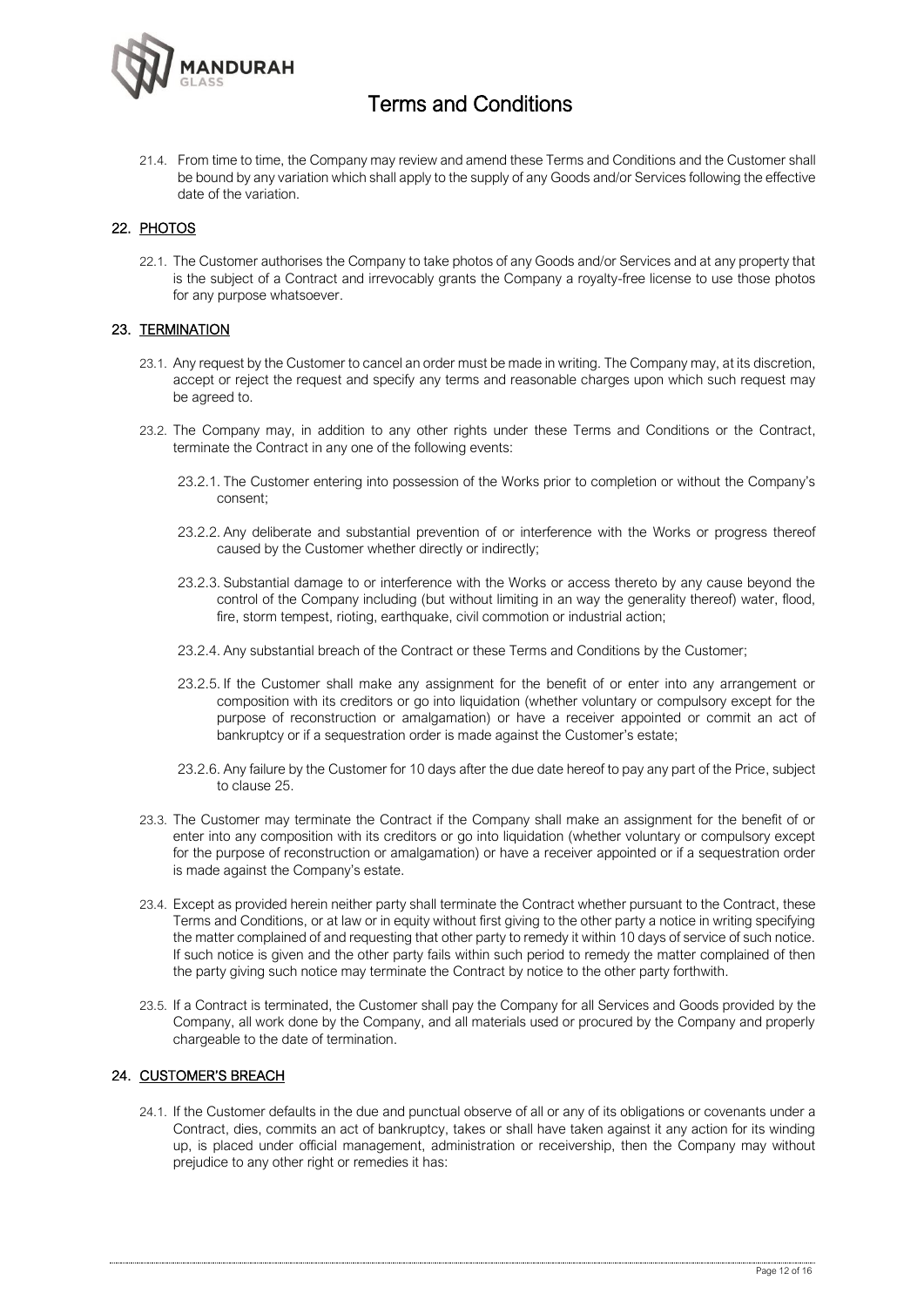

- 24.1.1. treat as discharged all or any obligation arising from any Contract;
- 24.1.2. retain any security given or monies paid by the Customer or available through enforcement of any guarantee, security or bond and apply this in reduction of any sum of money owed or owing by the Customer to the Company; and
- 24.1.3. take such steps as the Company may deem necessary in its sole discretion to mitigate its damages suffered including the putting to use, hiring out, sale or disposal of any goods supplied or to be supplied under a Contract.

#### 25. DISPUTES

- 25.1. The parties agree not to commence proceedings in relation to any dispute arising in regard to a Contract without first having regard to the procedure set out in this clause 25.
- 25.2. Should any dispute or difference arise between the Customer and the Company in connection with a Contract, then:
	- 25.2.1.The party that alleges that a dispute or difference has arisen shall serve the other party, by hand, prepaid post or by e-mail, with a Notice of Dispute in writing adequately identifying and providing details of the dispute or difference.
	- 25.2.2.Within 7 days of receipt of the Notice of Dispute served in accordance with the previous clause herein, the parties must confer and take reasonable steps to resolve the dispute or difference.
	- 25.2.3.If the dispute or difference cannot be resolved within 14 days of service of the Notice of Dispute, then either party may submit the dispute or difference to arbitration.
- 25.3. If the dispute or difference is not resolved within 28 days of service of the Notice of Dispute (or any longer period as agreed to by the parties), either party who has complied with this clause may end this dispute resolution process by written notice to the other party and immediately thereafter commence court proceedings in relation to this dispute or difference.
- 25.4. Nothing in this clause 25 operates to prevent the Company from instituting proceedings for recovery of monies owing under any Contract.

#### 26. ENTERING ONTO THE CUSTOMER'S PREMISES

- 26.1. If the Customer fails to pay the full Price when due in accordance with a Contract, defaults in the due and punctual observance of all or any of its obligations or covenants under a Contract, dies, commits an act of bankruptcy, takes or shall have taken against it any action for its winding up, is placed under official management, administration or receivership, then the Company may (without giving Notice) enter the premises of the Customer and retake possession of the Goods and/or Services supplied to the Customer by the Company and the Customer hereby authorises and allows the Company and/or its representatives, servants, agents or employees to enter the premises upon which the Goods and/or Services are situated for the purpose of retaking possession of Goods and/or Services.
- 26.2. The Customer indemnifies the Company against any claim, action, damage, loss, liability, cost, charge, expense, outgoing or payment which the Company suffers, incurs, or is liable to in respect of the Company's exercise of its rights under clause 26.1.
- 26.3. This clause 26 survives the termination or natural expiration of any Contract.

### 27. ASSIGNMENT AND SUBCONTRACTING

- 27.1. The Company may assign, sub-contract or sub-let any part of the Works without seeking the consent of the Customer.
- 27.2. The Company may transfer or assign to any person or corporation the whole or any part of the Customer's or Guarantors' liabilities and obligations to the Company in any Contract without seeking the consent of the Customer.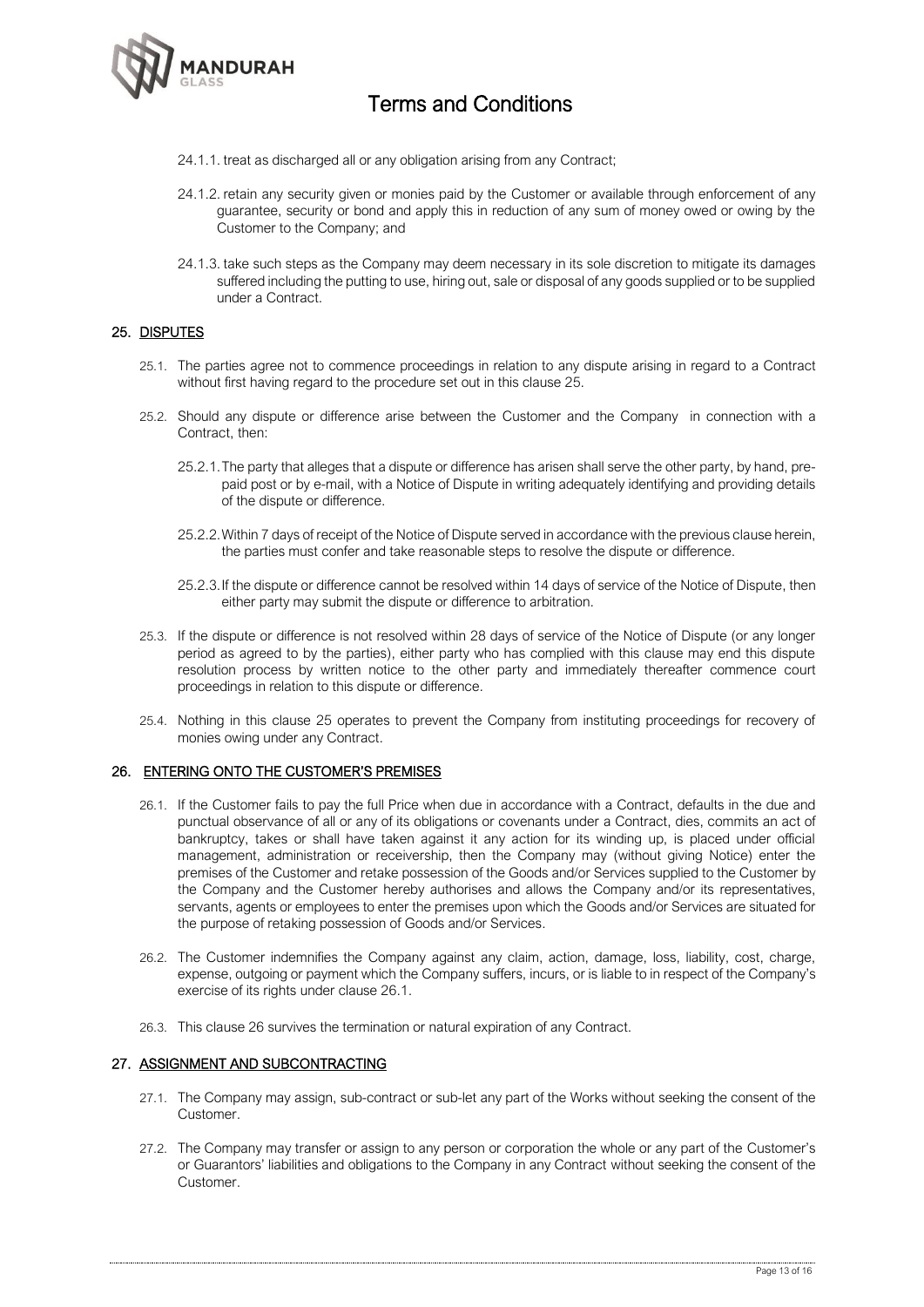

27.3. The Customer may not assign, sub-contract or sub-let any part of the Works, or any of its rights, liabilities, or obligations under any Contract, without the prior written consent of the Company.

#### 28. CUSTOMER IS A CORPORATION, TRUSTEE, OR PARTNERSHIP

- 28.1. If there is any variation in the information supplied in a Contract or the Deed of Guarantee annexed hereto concerning the Customer, the proprietorship of the Customer's trading name or the Customer, the Company shall forthwith be notified by the Customer. Unless such notification is given to the Company, the Customer and the Guarantors shall remain liable to the Company as though any goods and/or services supplied by the Company prior to such notification were supplied to, or at the request of, the original Customer.
- 28.2. If the Customer is a corporation, the Customer warrants that its constitution does not preclude the Customer from entering in to, or performing its obligations under, all Contracts.
- 28.3. If the Customer is or becomes a trustee, the Customer covenants that:
	- 28.3.1. the Customer will provide the Company with a true copy of the relevant executed and stamped trust deed (and any amendments) if and when requested by the Company;
	- 28.3.2. the Customer will be bound by these Terms and Conditions and liable under all Contracts in its own capacity and in its several capacities, as the Customer is requesting Goods and/or Services from the Company in both capacities;
	- 28.3.3. at the date of entering into a Contract, the Customer is the sole trustee under the trust and not in default as trustee under the trust;
	- 28.3.4. if the Customer is a trustee at the date of entering into a Contract and the trust is a fixed trust, the Customer will provide to the Company a true and accurate list of the beneficiaries and their respective interests in the trust if and when requested by the Company;
	- 28.3.5. during the term of all Contracts, the Customer remains the sole trustee of the trust;
	- 28.3.6. the Customer as trustee is empowered by the trust deed constituting the trust to enter into all Contracts on behalf of the trust;
	- 28.3.7. during the term of all Contracts, there will be no change to the trust deed or the beneficiaries of the trust (or the potential beneficiaries of a discretionary trust) or the interests of the beneficiaries (or the potential beneficiaries of a discretionary trust) or any advancement of the vesting date or revocation of the trust deed; and
	- 28.3.8. during the term of all Contracts, there will be no distribution, resettlement or disposal of the whole or part of the capital of the trust nor will the right to income from the trust be assigned unless the Company's written consent is first obtained.
- 28.4. If the Customer is a partnership:
	- 28.4.1. the Customer warrants that all partners have entered into all Contracts as the Customer; and
	- 28.4.2. the Customer must ensure that there is no dissolution or change in the membership of the partnership unless the Company's prior written consent is obtained.

### 29. PRIVACY ACT

29.1. The Customer and Guarantors authorise the Company to carry out credit checks and obtain credit reports in respect of their creditworthiness in accordance with any relevant law in force from time to time and disclose to credit reporting agencies the details of any Contracts. The Customer and Guarantors agree that the Company may give to and seek information about the Customer's arrangements from any trade references or credit providers and any credit providers that may be named in a credit report issued by a credit reporting agency.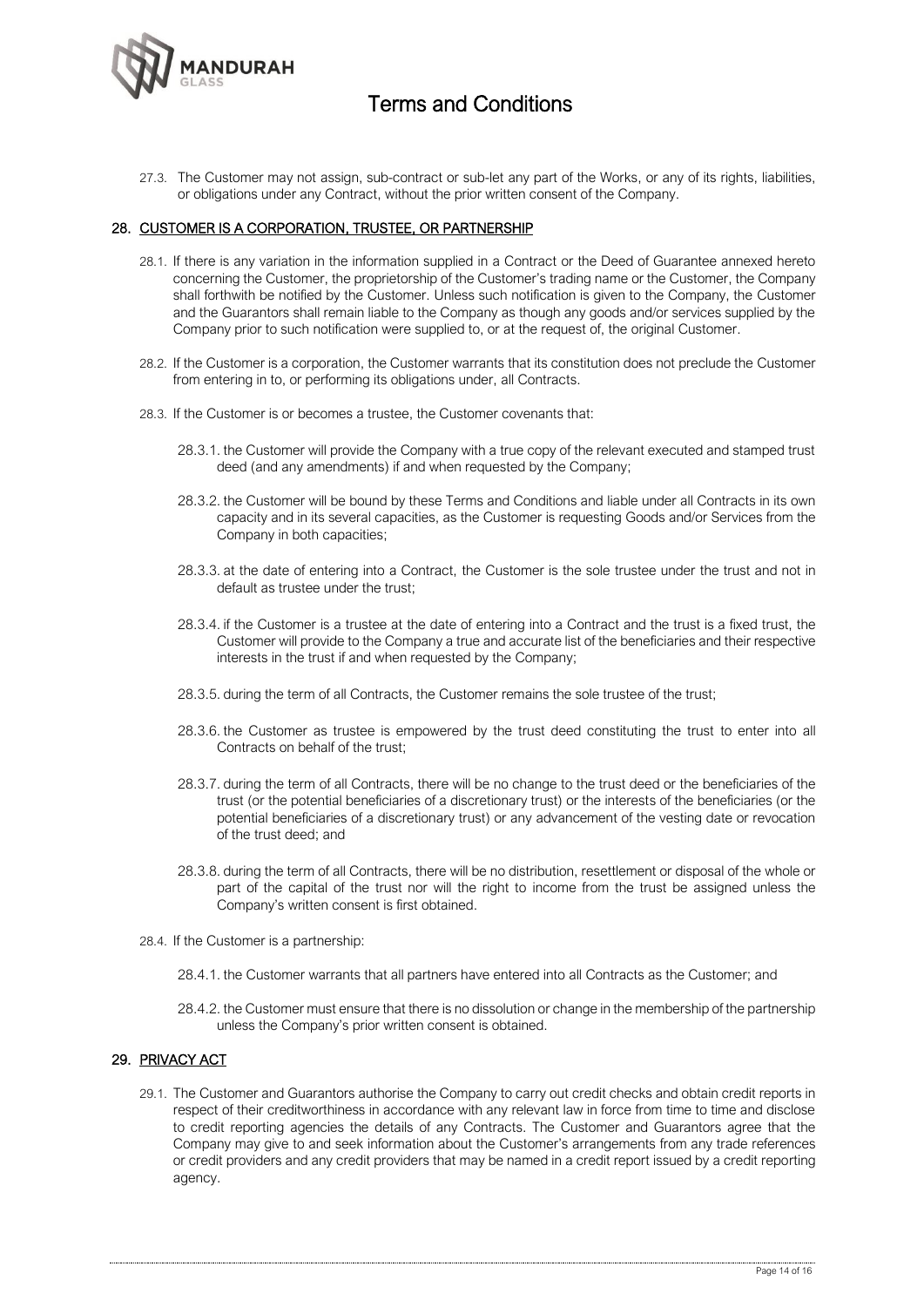

### 30. WAIVER

- 30.1. Any waiver by the Company must be in writing signed by the Company.
- 30.2. Failure by the Company to enforce any right or remedy is not a waiver of any right or remedy, or a waiver in respect of a continuing breach.

### 31. SEVERANCE

31.1. If any provision contained in these Terms and Conditions is held by a court to be unlawful, invalid or unenforceable, the validity and enforceability of the remaining provisions in these Terms and Conditions are not affected.

#### 32. GOVERNING LAW AND JURISDICTION

- 32.1. These Terms and Conditions and all Contracts are governed and is to be construed in accordance with the laws in force in the State of Western Australia.
- 32.2. These Terms and Conditions and all Contracts are subject to the exclusive jurisdiction of the courts of Western Australia.

#### 33. NOTICES

- 33.1. A party must give any notice required under these Terms and Conditions or the Contract in accordance with this clause 33.
- 33.2. A party must give any notice in the English language and in writing.
- 33.3. A party must address a notice to the other party at its address set out in the Contract and must serve the notice at that address.
- 33.4. A party may deliver a notice by hand, post, or by electronic mail.
- 33.5. If before 4 pm local time in the place of delivery, a party delivers a notice by hand or by electronic mail and the sending party completes the transmission, the notice will be taken to be given on the day of delivery or transmission, and in any other case on the next day.
- 33.6. If the party gives notice by post the notice will be taken as given on the  $7<sup>th</sup>$  day in the place of delivery after the notice is posted.
- 33.7. A party may give notice of another address (within Australia) or electronic mail address to the other party and the new address or electronic mail address shall be the address for service of the party for the purposes of this clause.

#### 34. RECEIPT AND ADVICE

34.1. The Customer and the Guarantors hereby acknowledge receipt of these Terms and Conditions and agree to be bound by them. The Customer and the Guarantors accept these Terms and Conditions in acknowledgement that they are legally binding and presently enforceable. The Customer and the Guarantors further acknowledge that they have had the opportunity of obtaining independent legal advice and that the Customer and the Guarantors understand the Terms and Conditions outlined above.